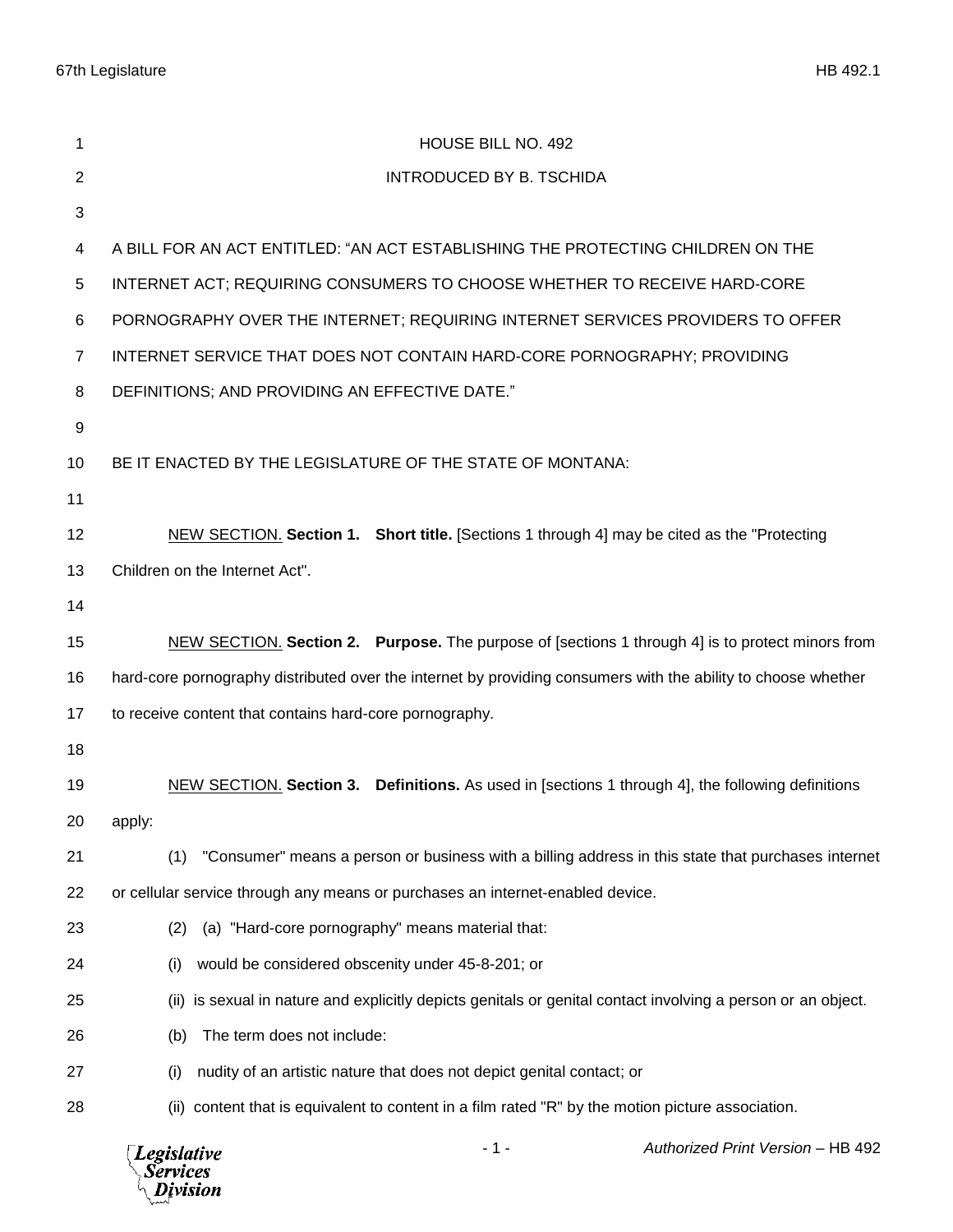67th Legislature HB 492.1

| 1                                          | (3)                                                                                                                  | "Internet services provider" has the meaning provided in 2-17-602.                                       |  |  |
|--------------------------------------------|----------------------------------------------------------------------------------------------------------------------|----------------------------------------------------------------------------------------------------------|--|--|
| $\overline{2}$                             | (4)                                                                                                                  | "Internet-enabled device" means equipment that allows a consumer in this state to access the             |  |  |
| 3                                          | internet and view or download content from the internet.                                                             |                                                                                                          |  |  |
| 4                                          | (5)                                                                                                                  | "Minor" means a person under 18 years of age.                                                            |  |  |
| 5                                          |                                                                                                                      |                                                                                                          |  |  |
| 6                                          |                                                                                                                      | NEW SECTION. Section 4. Limitations on internet access to hard-core pornography -- penalty.              |  |  |
| 7                                          | (1) (a) An internet services provider operating in this state shall provide to a consumer an option to opt in or opt |                                                                                                          |  |  |
| 8                                          | out of receiving hard-core pornography through the internet service.                                                 |                                                                                                          |  |  |
| 9                                          | (b)                                                                                                                  | The option to opt in or opt out of receiving hard-core pornography must be provided:                     |  |  |
| 10                                         | (i)                                                                                                                  | within 60 days of [the effective date of this act], to a consumer who purchased internet service from    |  |  |
| 11                                         | an internet services provider prior to [the effective date of this act]; and                                         |                                                                                                          |  |  |
| 12                                         |                                                                                                                      | (ii) on or after [the effective date of this act], to a consumer whenever the consumer purchases or      |  |  |
| 13                                         | renews internet service.                                                                                             |                                                                                                          |  |  |
| 14                                         | (2)                                                                                                                  | To opt in to receiving hard-core pornography, a consumer must:                                           |  |  |
| 15                                         | (a)                                                                                                                  | be 18 years of age or older; and                                                                         |  |  |
| 16                                         | (b)                                                                                                                  | attest that the internet service or internet-enabled device is not intended for use by a minor.          |  |  |
| 17                                         | (3)                                                                                                                  | A consumer who opts out of receiving hard-core pornography must be provided with internet                |  |  |
| 18                                         | service that does not contain hard-core pornography. The internet service must be provided at the same quality       |                                                                                                          |  |  |
| 19                                         | and speed as the service provided to a consumer who has chosen to receive hard-core pornography.                     |                                                                                                          |  |  |
| 20                                         |                                                                                                                      | (4) An internet services provider shall consider a person who declines to opt in or opt out of receiving |  |  |
| 21                                         |                                                                                                                      | hard-core pornography to have opted out of receiving hard-core pornography. The consumer may not receive |  |  |
| 22                                         | hard-core pornography unless the consumer makes a declaration in accordance with subsection (2).                     |                                                                                                          |  |  |
| 23                                         | (5)                                                                                                                  | An internet services provider may not:                                                                   |  |  |
| 24                                         | (a)                                                                                                                  | charge a consumer a higher rate or fee for opting out of receiving hard-core pornography;                |  |  |
| 25                                         | (b)                                                                                                                  | use information about a consumer's decision under this section for any purpose other than                |  |  |
| 26                                         |                                                                                                                      | compliance with this section; or                                                                         |  |  |
| 27                                         | (c)                                                                                                                  | share the information with a third party.                                                                |  |  |
| 28                                         | (6)                                                                                                                  | (a) An internet services provider that purposely or knowingly violates this section is guilty of a       |  |  |
| <b>Legislative</b><br>Services<br>Dįvision |                                                                                                                      | $-2-$<br>Authorized Print Version - HB 492                                                               |  |  |